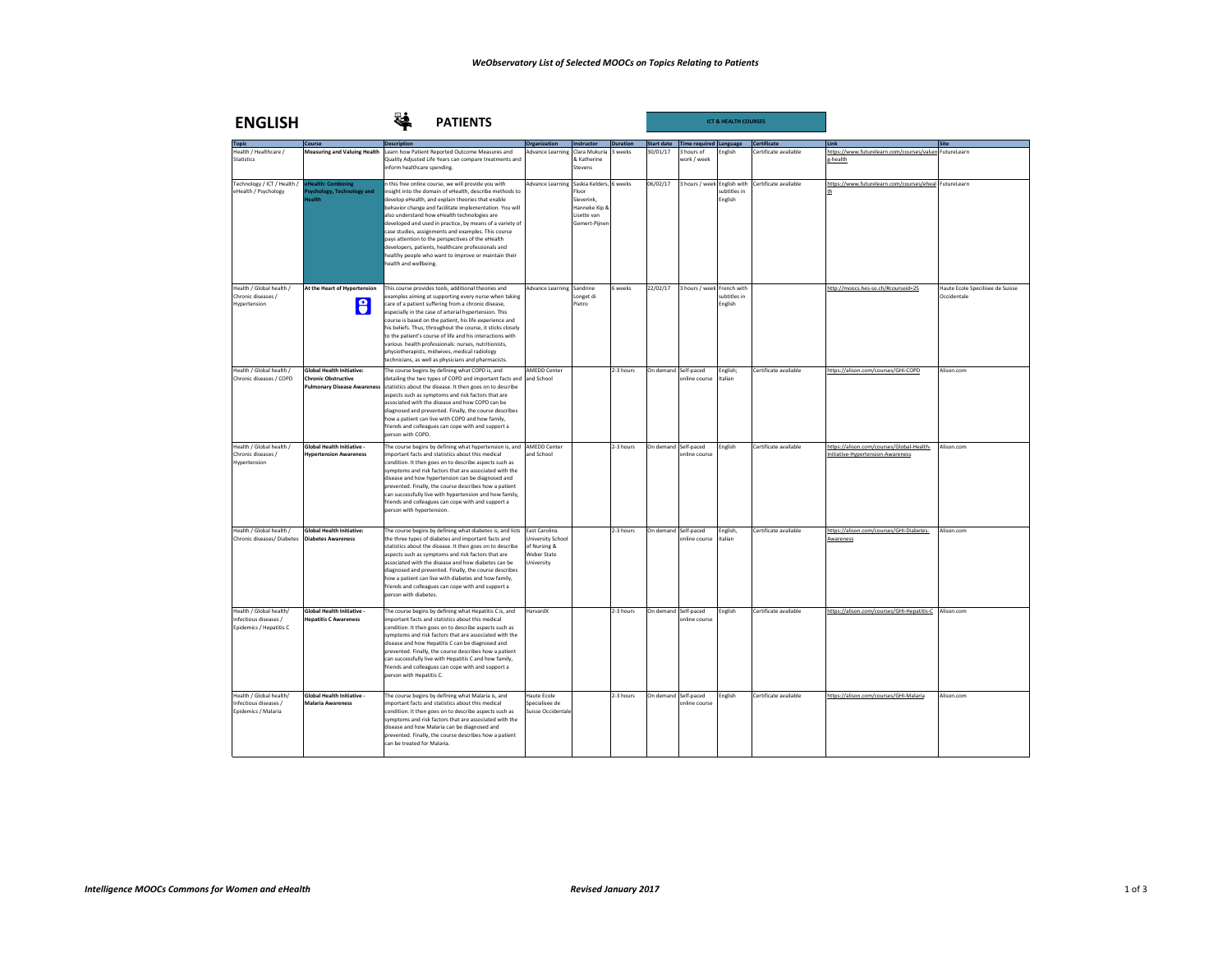## **WeObservatory List of Selected MOOCs on Topics Relating to Patients**

| <b>Topic</b>                                                                                                        | Course                                                                             | <b>Description</b>                                                                                                                                                                                                                                                                                                                                                                                                                                                                                                                                                                                                                                                                                                                                                                                                           | <b>Organization</b>                                       | Instructor                                         | <b>Duration</b>    | Start date                                      | Time required Language      |                                             | <b>Certificate</b>    | Link                                                                                              | Site        |
|---------------------------------------------------------------------------------------------------------------------|------------------------------------------------------------------------------------|------------------------------------------------------------------------------------------------------------------------------------------------------------------------------------------------------------------------------------------------------------------------------------------------------------------------------------------------------------------------------------------------------------------------------------------------------------------------------------------------------------------------------------------------------------------------------------------------------------------------------------------------------------------------------------------------------------------------------------------------------------------------------------------------------------------------------|-----------------------------------------------------------|----------------------------------------------------|--------------------|-------------------------------------------------|-----------------------------|---------------------------------------------|-----------------------|---------------------------------------------------------------------------------------------------|-------------|
| Health / Global health/<br>Infectious diseases /<br><b>Hepatitis B</b>                                              | <b>Global Health Initiative -</b><br><b>Hepatitis B Awareness</b>                  | The course begins by defining what hepatitis B is, and<br>important facts and statistics about this medical<br>condition. It then goes on to describe aspects such as<br>symptoms and risk factors that are associated with the<br>disease and how hepatitis B can be diagnosed and<br>prevented. Finally, the course describes how a patient<br>can successfully live with hepatitis B and how family,<br>friends and colleagues can cope with and support a<br>person with hepatitis B.                                                                                                                                                                                                                                                                                                                                    | Johns Hopkins<br>University                               |                                                    | 1-2 hours          | In demand                                       | Self-paced<br>online course | English                                     | Certificate available | http://alison.com/courses/GHI-Hepatitis-B                                                         | Alison.com  |
| Health / Mental health /<br>Suicide / Substance abuse /<br>Violent behavior                                         | Mental Health Studies -<br>Suicide, Violent Behavior and<br><b>Substance Abuse</b> | Care for mental health is becoming an increasingly<br>mportant aspect of health provision in health systems<br>round the world. In this free online course the learner<br>is introduced to areas of mental health where the<br>activities, actions or habits of patients endanger their<br>health, welfare and often impact the environment and<br>society they are part of.                                                                                                                                                                                                                                                                                                                                                                                                                                                 | Karolinska<br>Institutet                                  |                                                    | 3-4 hours          | On demand Self-paced                            | online course               | English                                     | Certificate available | https://alison.com/courses/Mental-Health-<br>Studies-Suicide-Violent-Behavior-Substance-<br>Abuse | Alison.com  |
| Health / Healthcare /<br>Practice / Nursing / Client<br>centered / Patients                                         | <b>Clients Centred Care</b><br>l A                                                 | The client's perspective of his/her personal health and<br>life experience is pivotal to informing exemplary nursing<br>practice, and is one of the unique contributions nursing<br>brings to the planning and delivery of optimal health<br>care. This e-learning course is based upon and is a<br>complement to the RNAO Nursing Best Practice<br>Guideline for Client Centered Care Revised (2006). It is<br>designed to build on existing knowledge, skills and<br>experience of all health care providers and to help you<br>ntegrate evidence-based recommendations into your<br>practice.                                                                                                                                                                                                                             | MIT                                                       |                                                    | Open               | On demand Self paced                            |                             | <b>Fnglish</b>                              |                       | http://rnao.ca/bpg/courses/client-centered- RNAO<br>care                                          |             |
| Technology / ICT / Health /<br>eHealth / mHealth / Digital<br>literacy / Healthcare /<br>Nurses / Patient care      | <b>lursing and Mobile</b><br>echnology<br>la                                       | This course has been designed to provide an engaging,<br>practical, "hands-on" curriculum for nurses to develop<br>confidence in the use of mobile technology, it<br>demonstrates the value and effectiveness of integrating<br>mobile technology into nurses' daily routine, in various<br>practice settings, as well as ways to use mobile<br>technology to facilitate patient / client-centered<br>earning.                                                                                                                                                                                                                                                                                                                                                                                                               | Registered<br>Nurses'<br>Association of<br>Ontario (RNAO) |                                                    | Open: 3<br>nodules | On demand Self paced                            |                             | English                                     |                       | http://rnao.ca/bpg/courses/nursing-and-<br>nobile-technology                                      | <b>RNAO</b> |
| Health / Medicine /<br><b>Behavioral medicine</b>                                                                   | <b>Better Health</b>                                                               | Behavioral Medicine: A Key to Learn how to change everyday behaviors for healthier<br>lives using basic behavioral medicine concepts. Test<br>ourself with virtual patient scenarios.                                                                                                                                                                                                                                                                                                                                                                                                                                                                                                                                                                                                                                        | Registered<br>Nurses'<br>Association of<br>Ontario (RNAO) | Anne<br>Bermann &<br>Sakari<br>Souminer            | 6 weeks            | Archived<br>course, no<br>scheduled<br>sessions | 5-6 hours of<br>vork / week | English                                     | Certificate available | https://www.edx.org/course/behavioral-<br>medicine-key-better-health-kix-kibehmedx-0              | EdX         |
| Technology / ICT / Health /<br>eHealth / mHealth /<br>Informatics / Big data /<br>Healthcare / Health<br>management | lealth - Opportunities and<br>hallenges                                            | This course will introduce students to the field of<br>eHealth and its opportunities and challenges. During the<br>course you will get to know the different concepts that<br>are used in the field and learn how it developed<br>historically. This basic knowledge will help you to<br>understand the opportunities and challenges of the<br>field. You will meet different stakeholders from various<br>countries and get to know their views on the<br>opportunities and challenges of eHealth. We will<br>introduce you to eHealth strategies and frameworks for<br>developing and analyzing them. You will get to know<br>methods for eHealth service development and discuss<br>basic requirements that are necessary to achieve<br>sustainable eHealth applications for both clinical<br>professionals and patients. | Tainei Medical<br>University                              | Sahine Koch                                        | 6 weeks            | Archived<br>course, no<br>scheduled<br>sessions | 5-6 hours of<br>vork / week | English                                     | Certificate available | https://www.edx.org/course/ehealth-<br>opportunities-challenges-kix-kiehealthx-0                  | EdY         |
| Technology / ICT / Health /<br>eHealth / mHealth /<br>Informatics / Big data /<br>Healthcare / Health<br>management | Medicine in the Digital Age                                                        | Medicine in the Digital Age maps out the challenges and The University of<br>opportunities facing healthcare in the networked age.<br>We will explore the role of social media in healthcare<br>communication, the uses of wearable technologies, the<br>potential for big data to reshape health behaviors, the<br>ethics of personalized medicine, and the impact of these<br>new developments on the doctor-patient relationship.<br>Participants will gain an understanding of the connected<br>health revolution and tools to critically analyze this<br>volving ecosystem.                                                                                                                                                                                                                                             | Sheffield                                                 | Kirsten<br>Ostherr<br>& Brvan<br>Vartabedian<br>MD | 5 weeks            | Archived<br>course, no<br>scheduled<br>sessions | 2-4 hours of<br>vork / week | <b>English with</b><br>English<br>subtitles |                       | https://www.edx.org/course/medicine-<br>digital-age-ricex-meddigx-0#!                             | FdX         |